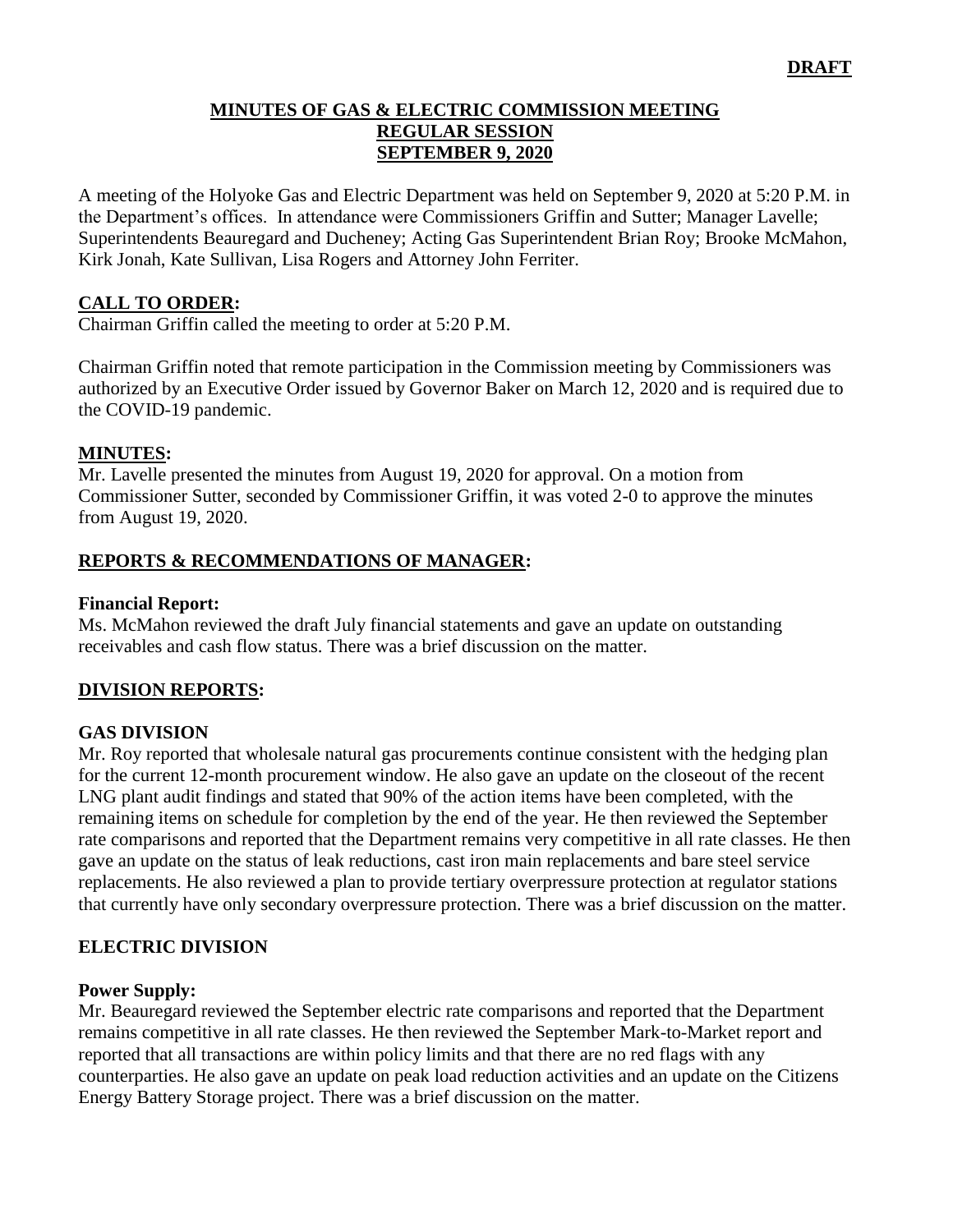### **TRANSMISSION & DISTRIBUTION**

Mr. Beauregard reported that all non-emergency field work that requires access to a customer premise continues to be suspended until further notice due to the COVID-19 outbreak. There was a brief discussion on the matter.

# **ELECTRIC PRODUCTION**

Mr. Ducheney reported that water flows continue to be very low and that hydro production was behind plan for the month, and slightly behind plan year to date. He also reported that staff was preparing for the fall canal outage which is scheduled for September 19 through September 26. There was a brief discussion on the matter.

# **TELECOMMUNICATIONS**

Mr. Jonah gave an update on help desk activity as well as sales and ongoing projects. There was a brief discussion on the matter.

### **MARKETING AND COMMUNICATIONS**

Ms. Sullivan gave an update on website and newsletter updates and energy conservation activities of the HG&E Green Team. She also gave an update on year-to-date energy efficiency statistics. There was a brief discussion on the matter.

# **OLD BUSINESS:** None

### **NEW BUSINESS:**

**COMMERCIAL ENERGY ASSISTANCE REQUEST – NCA PROPERTIES, LLC:** Mr. Lavelle recommended that the Commission approve a commercial energy assistance request, in the amount of \$20,000, for the owners of 291 Elm Street for the installation of two new gas-fired boilers at the property. After a brief discussion and on a motion from Commissioner Sutter, seconded by Commissioner Griffin, it was voted 2-0 to approve the assistance per the recommendation of management.

# **RESIDENTIAL ENERGY CONSERVATION PROGRAM (RECP) ADJUSTMENT TO**

**ASSISTANCE LEVELS:** Mr. Lavelle recommended that the Commission authorize the increase current RECP assistance levels up to \$10,000 for a single family dwelling, \$15,000 for a two-family dwelling, and \$20,000 for three or four-family dwellings. He stated that assistance would be limited to \$5,000 per unit up the recommended cap for the type of house, and that the homes must be owneroccupied to qualify. He stated that the current assistance level is capped at \$5,000 for single family homes and \$10,000 for multi-family (up to four) units. He also stated that the current levels have been in place for thirty years and that the do not cover current costs for most the most conservation projects, which are heating system replacements and central air conditioning systems. He stated that the proposed levels will likely increase program participation saving more customers on their energy bills and better assisting the Department in meeting its energy conservation goals. After a discussion on the matter and on a motion from Commissioner Sutter, seconded by Commissioner Griffin, it was voted 2- 0 to approve the proposed amendments to the RECP as recommended by management.

### **BID AUTHORIZATIONS:** None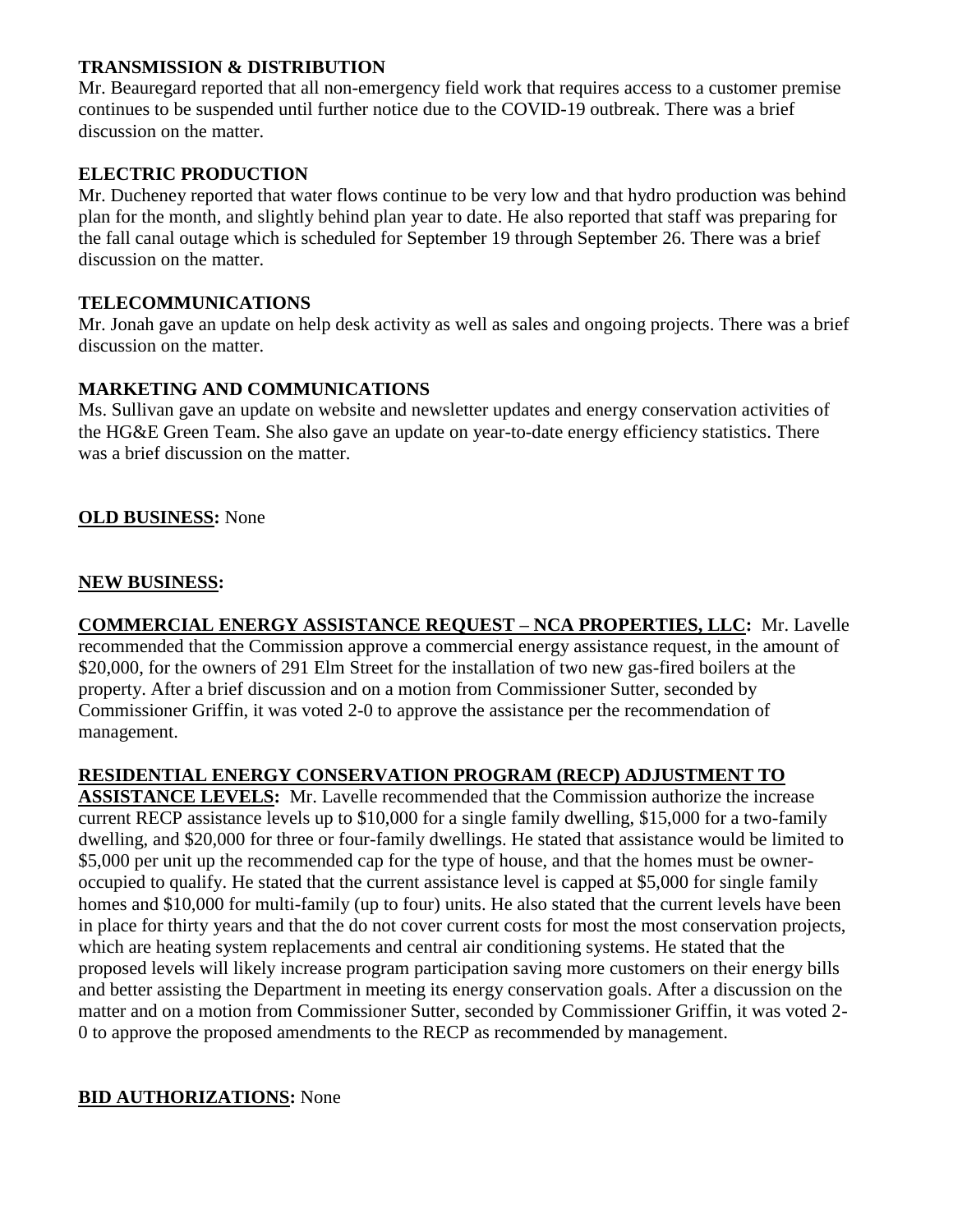### **BIDS RECEIVED:**

# **15 KV FIVE-WAY MINERAL OIL FILLED SWITCHGEAR – CONTRACT EXTENSION:**

Mr. Lavelle recommended that the Commission authorize a contract extension through January 14, 2022 on the 15 kV Five-way Switchgear Contract with Trayer Engineering Corporation. He stated that pricing would stay the same through September 30, 2020 and would then increase by 6.5% through the extension term. All other terms and conditions of the contract remain the same. After a brief discussion and on a motion from Commissioner Sutter, seconded by Commissioner Griffin, it was voted 2-0 to authorize the extension to the contract per the recommendation of management.

### **SECURITY & INFORMATION EVENT MANAGEMENT (SIEM) SYSTEM SUPPORT &**

**MAINTENANCE:** Mr. Lavelle recommended that the Commission authorize the expenditure of up to \$109,111 for twelve months of support and maintenance from Juniper Security Analytics for the Department's Security and Information Event Management (SIEM) System. He stated that the system is a key component to the Department's cyber security management system providing real time analytics and alerting of security information generated by network hardware, devices and applications. After a brief discussion and on a motion from Commissioner Sutter, seconded by Commissioner Griffin, it was voted 2-0 to authorize the expenditure per the recommendation of management.

**2020 DEPARTMENT VEHICLE REPLACEMENTS:** Mr. Lavelle recommended that the Commission award the contract for the 2020 Vehicle Replacements to Marcotte Ford of Holyoke, the lowest bidder meeting all requirements of the solicitation. He stated that Marcotte was the only supplier that submitted a formal bid, but their prices were proven to be lower than other vendor prices on the State bid list. After a brief discussion and on a motion from Commissioner Sutter, seconded by Commissioner Griffin, it was voted 2-0 to award the contract per the recommendation of management.

# **ENGINEERING SERVICES - COBBLE MOUNTAIN HYDROELECTRIC STATION:** Mr.

Lavelle requested authorization for the expenditure of up to \$100,000 for Engineering Services, from HDR Engineering, Inc., required for several projects at Cobble Mountain Hydroelectric Station over the next twelve months. He stated that the projects are deemed critical by Springfield Water and Sewer Commission (SWSC) and are fully reimbursable by SWSC. After a brief discussion and on a motion from Commissioner Sutter, seconded by Commissioner Griffin, it was voted 2-0 to authorize the expenditure per the recommendation of management.

**COBBLE MOUNTAIN UNIT 2 DISSIPATOR:** Mr. Lavelle recommended that the Commission award the contract for the Cobble Mountain Unit #2 Dissipater to Voith Hydro as a sole source procurement. He stated that Superintendent Ducheny has researched vendors with experience in this subject area and found that Voith Hydro is the only known vendor to successfully engineer and install a non-power dissipater solution. He stated that Voith has a unique and proprietary design that they have successfully installed at a hydroelectric plant in New Zealand and will use the same approach for Unit #2. He further stated that the proposed solution is the lowest cost and lowest risk non-power solution available for the station. Attorney Ferriter stated that he worked with Mr. Ducheney to review the merits of a sole source procurement and he stated that the proposed solution is unique and proprietary and that the recommendation is in compliance with applicable procurement laws. After a brief discussion and on a motion from Commissioner Sutter, seconded by Commissioner Griffin, it was voted 2-0 to award the contract per the recommendation of management.

**ELECTRIC UNDERGROUND CABLE:** Mr. Lavelle recommended that the Commission award the contract for Electric Underground Cable (350 MCM EPR Cu Conductor) Prysmian Cable, the lowest